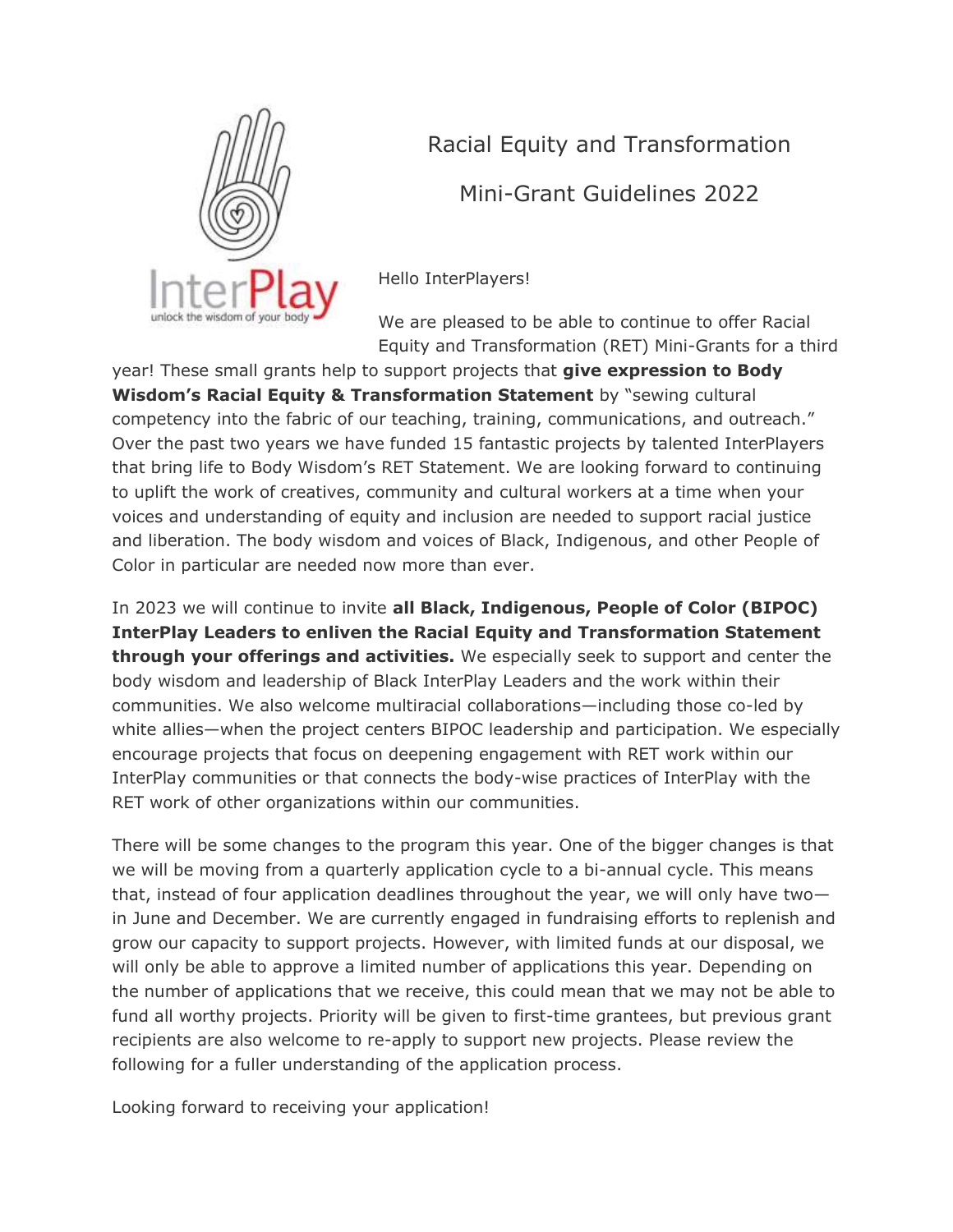## **Purpose**

InterPlay Leaders are invited to explore ways to engage the **[InterPlay Racial Equity](https://www.interplay.org/features/racial-equity-transformation/RacialEquityTransformation.htm)  [and Transformation Statement](https://www.interplay.org/features/racial-equity-transformation/RacialEquityTransformation.htm)** in your play communities, and/or with people and organizations that are connected to the spirit of InterPlay and racial equity and transformation. The activities will ultimately be what you feel are most effective in your context and communities.

The purpose of these grants is to uplift BIPOC Leaders to play with and explore integration of the Racial Equity Transformation Statement by:

- creating opportunities for BIPOC Leaders to enliven and integrate the InterPlay Racial Equity and Transformation statement within your InterPlay communities of play using InterPlay forms and tools
- strengthening relationships between InterPlay leaders and new people/organizations from your community in order to explore issues of racial equity and transformation from diverse perspectives and engagement in systemic justice and change
- fostering community collaborations among and between InterPlay Leaders and your communities and thereby deepen the understanding of how to better coexist in the changing landscape of global societies and how to thrive alongside one another
- increasing access to professional development opportunities, learning exchanges and resource-sharing among leaders based on experiences through RET funded grants
- strengthening InterPlay's reach throughout the USA and internationally by increasing the capacity of Leaders—especially Leaders of Color—to support the overall InterPlay vision, mission and values

## **Possible Offerings**

We invite a wide and creative scope of ways in which the offerings/activities take place—from workshops and gatherings to installations and creative inquiries. Projects can be either in-person or virtual, and given the uncertainties of the COVID-19 pandemic we are flexible with projects that need to shift format after the application process. Resources and support are available to assist in the transition from in-person to virtual format—including professional Zoom account access and support on leading InterPlay online.

Possible offerings could include but are not limited to: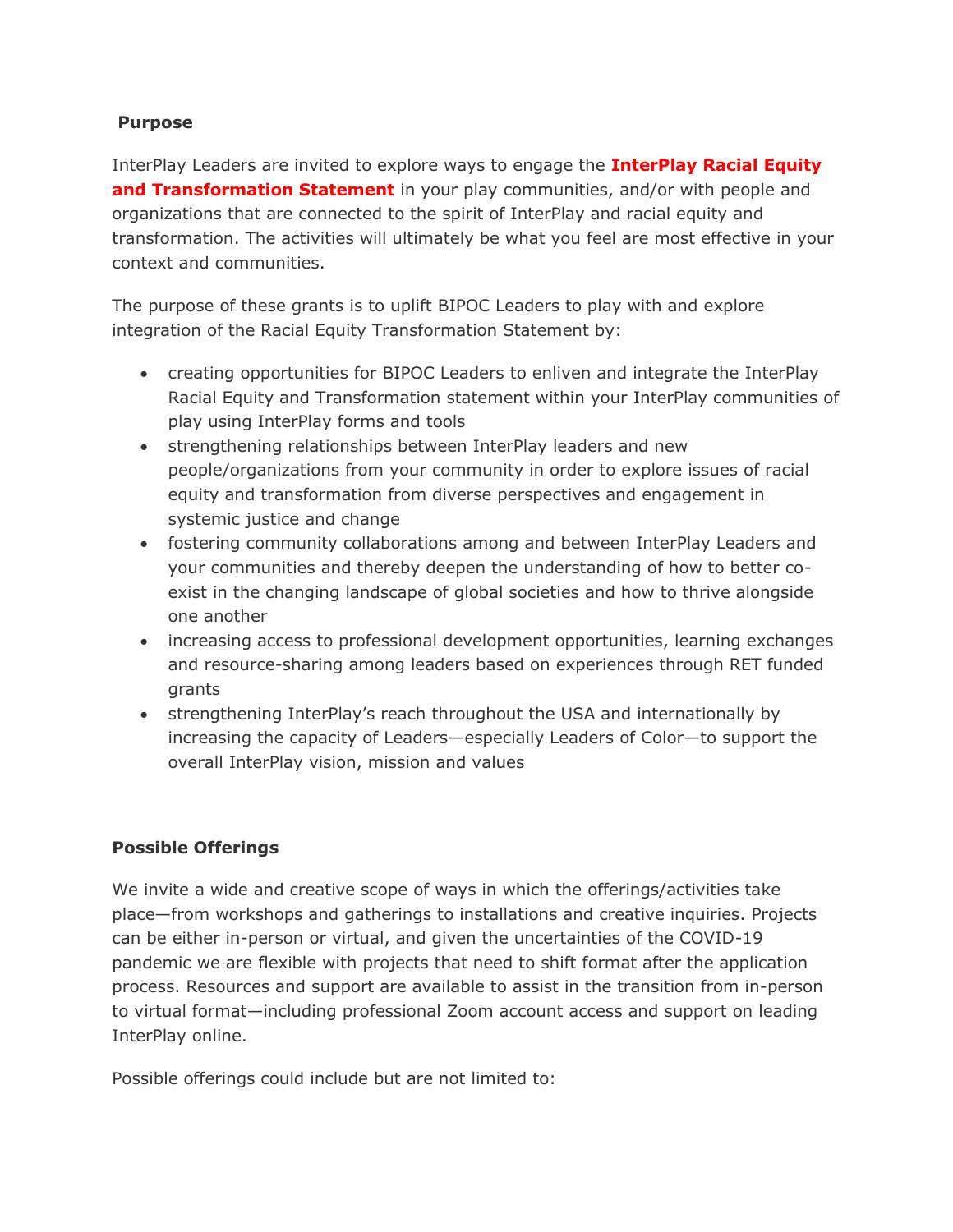- Hosting a workshop to support reflection and learning around systemic racism and its impact on BIPOC body spirit, either within your current InterPlay community or with another community you are a part of
- Connect and collaborate on an initiative or workshop with a local organization, high school/college or faith institution that is connected to the spirit of InterPlay and racial equity
- An activity that invites diverse cultures, mixed-race, intergenerational/multicultural play and which encourages participation among youth, elders, LGBTQ, people of color, indigenous and more to connect
- Public/online art installation, performance, collaborative creative inquiry/study

# **Eligibility Criteria:**

- 1. Applicants must be either a Certified InterPlay Leader or Leader-in-Training.
	- a) If you are a Leader-In-Training, your application must be supported by a Certified Leader who will offer on-going mentorship in your offering.

2. The project must be (co-)created and (co-)facilitated by BIPOC leaders—this means that Black, Indigenous, and People Of Color (BIPOC) InterPlay leaders/community collaborators are a guiding presence in the offering from inception to completion. White InterPlay leaders can receive grants as part of a multiracial team that centers BIPOC leadership and participation.

3. The project must engage a diverse population of participants, including substantial BIPOC participation.

## **2022 Grant Schedule & Deadlines**

The Racial Equity and Transformation committee will fund projects at levels ranging from \$250-\$1000. The number of granted projects will depend on how many applications are received in each cycle, the amount of funding requested by each applicant, and the availability of funds. Priority will be given to first-time grantees and to projects making the most economical use of funds. Below is a detailed schedule of the two grant cycles for 2022. This year's grant cycles will align with the Summer and Winter Solstices. Each grantee has a full year to complete grant activities and an additional 30 days to submit a final report (link below). If you receive a grant, please complete your final report—including images from the event—within thirty days of your project's conclusion.